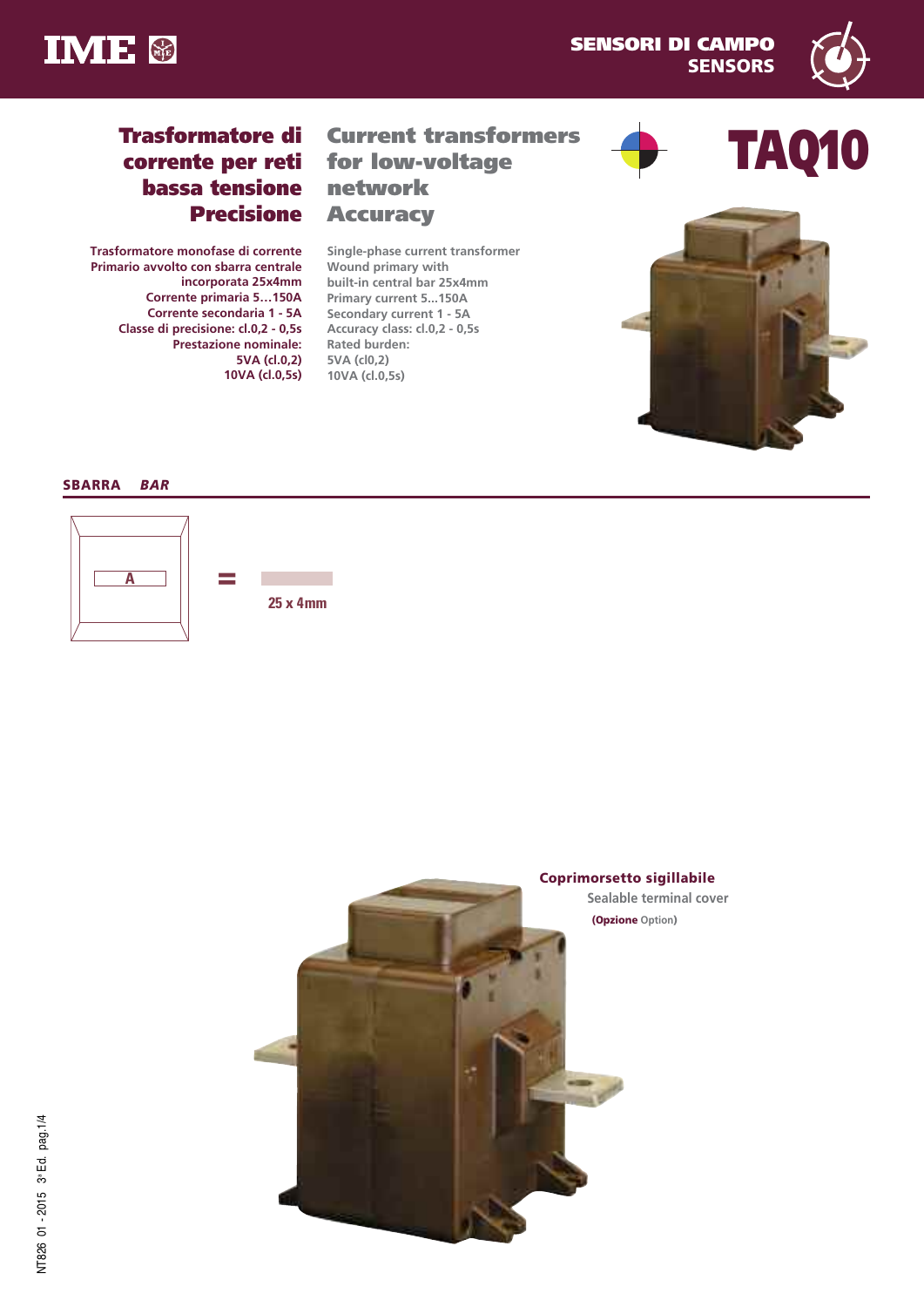| <b>CODICE ORDINAZIONE / ORDER CODE</b> |                                                                          | Corrente primaria      | CL. 0.2        | CL. 0,5s        |  |  |  |  |
|----------------------------------------|--------------------------------------------------------------------------|------------------------|----------------|-----------------|--|--|--|--|
| Secondario / Secondary                 |                                                                          | <b>Primary current</b> |                |                 |  |  |  |  |
| <b>5A</b>                              | 1A                                                                       | A                      | <b>VA</b>      | <b>VA</b>       |  |  |  |  |
| <b>TAQC50A500S</b>                     | <b>TAQC10A500S</b>                                                       | 5.                     | 5.             | 10              |  |  |  |  |
| <b>TAQC50B100S</b>                     | <b>TAQC10B100S</b>                                                       | 10 <sup>2</sup>        | 5 <sup>1</sup> | 10 <sub>1</sub> |  |  |  |  |
| <b>TAQC50B150S</b>                     | <b>TAQC10B150S</b>                                                       | 15                     | 5.             | 10              |  |  |  |  |
| <b>TAQC50B200S</b>                     | <b>TAQC10B200S</b>                                                       | 20                     | 5.             | 10 <sub>1</sub> |  |  |  |  |
| <b>TAQC50B250S</b>                     | <b>TAQC10B250S</b>                                                       | 25                     | 5.             | 10              |  |  |  |  |
| <b>TAQC50B300S</b>                     | <b>TAQC10B300S</b>                                                       | 30                     | 5.             | 10 <sub>1</sub> |  |  |  |  |
| <b>TAQC50B400S</b>                     | <b>TAQC10B400S</b>                                                       | 40                     | 5              | 10              |  |  |  |  |
| <b>TAQC50B500S</b>                     | <b>TAQC10B500S</b>                                                       | 50                     | 5 <sup>1</sup> | 10 <sub>1</sub> |  |  |  |  |
| <b>TAQC50B600S</b>                     | <b>TAQC10B600S</b>                                                       | 60                     | 5              | 10              |  |  |  |  |
| <b>TAQC50B700S</b>                     | <b>TAQC10B700S</b>                                                       | 70                     | 5 <sup>1</sup> | 10              |  |  |  |  |
| <b>TAQC50B750S</b>                     | <b>TAQC10B750S</b>                                                       | 75                     | 5              | 10              |  |  |  |  |
| <b>TAQC50B800S</b>                     | <b>TAQC10B800S</b>                                                       | 80                     | 5 <sup>1</sup> | 10 <sub>1</sub> |  |  |  |  |
| <b>TAQC50C100S</b>                     | <b>TAQC10C100S</b>                                                       | 100                    | 5              | 10              |  |  |  |  |
| <b>TAQC50C120S</b>                     | <b>TAQC10C120S</b>                                                       | 120                    | 5 <sup>1</sup> | 10              |  |  |  |  |
| <b>TAQC50C150S</b>                     | <b>TAQC10C150S</b>                                                       | 150                    | 5              | 10              |  |  |  |  |
| ATACOP03                               | Accessorio coprimorsetto sigillabile / Accessory sealable terminal cover |                        |                |                 |  |  |  |  |

#### **NORME DI RIFERIMENTO**

| EN/IEC 61869-1, 61869-2                                                              | EN/IEC 61869-1, 61869-2                                                  |  |  |  |  |
|--------------------------------------------------------------------------------------|--------------------------------------------------------------------------|--|--|--|--|
| <b>CARATTERISTICHE TECNICHE</b>                                                      | <b>SPECIFICATIONS</b>                                                    |  |  |  |  |
| Corrente nominale primaria I <sub>pr</sub> : 5150A                                   | Rated primary current I <sub>pr</sub> : 5150A                            |  |  |  |  |
| Frequenza nominale: 50Hz                                                             | Rated frequency: 50Hz                                                    |  |  |  |  |
| Frequenza di funzionamento: 4763Hz                                                   | Working frequency: 4763Hz                                                |  |  |  |  |
| Opzione: frequenza nominale 400Hz (prestazioni da definire)                          | <b>Option:</b> rated requency 400Hz (burdens to the advised)             |  |  |  |  |
| Corrente termica nominale permanente I <sub>cth</sub> : 100% I <sub>or</sub>         | Rated continuous thermal current I <sub>cth</sub> : 100% I <sub>or</sub> |  |  |  |  |
| Corrente termica nominale di cortocircuito ltt. < 30l <sub>or</sub>                  | Rated short-time thermal current $I_{th}$ : < 30 $I_{or}$                |  |  |  |  |
| Corrente nominale dinamica I <sub>dyn</sub> : 2,5I <sub>th</sub>                     | Rated dynamic current $I_{dyn}$ : 2,5 $I_{th}$                           |  |  |  |  |
| Fattore di sicurezza (FS): ≤ 10                                                      | Instrument security factor (FS): $\leq 10$                               |  |  |  |  |
| Corrente nominale secondaria I <sub>sr</sub> : 5-1A                                  | Rated secondary current $I_{sr}$ : 5 - 1A                                |  |  |  |  |
| Prestazione nominale: 5VA (cl.0,2) - 10VA (cl.0,5s)                                  | Rated burden: 5VA (cl.0,2) - 10VA (cl.0,5s)                              |  |  |  |  |
| Classe di precisione: cl.0,2 - 0,5s                                                  | Accuracy class: cl.0,2 - 0,5s                                            |  |  |  |  |
| Massima potenza dissipata 1: ≤ 2,5W                                                  | Max. power dissipation $\frac{1}{2}$ : $\leq$ 2,5W                       |  |  |  |  |
| <sup>1</sup> Per il dimensionamento termico dei quadri                               | <sup>1</sup> For switchboard thermal calculation                         |  |  |  |  |
| Temperatura max ammissibile su cavo a barra primario: 125°C                          | The allowed max cable or busbar temp is: $125^{\circ}$ C                 |  |  |  |  |
| Funzionamento garantito a secondario aperto per 1 minuto                             | Working time guaranteed with secondary winding open for 1 minute         |  |  |  |  |
| I trasformatori di corrente non dovrebbero funzionare con l'avvolgimento             | Current transformers should not be operated with the secondary win       |  |  |  |  |
| secondario aperto a causa delle sovratensioni potenzialmente pericolose e            | open-circuited because of the potentially dangerous over-voltages a      |  |  |  |  |
| dei surriscaldamenti che possono verificarsi.                                        | overheating which can occur.                                             |  |  |  |  |
| Per ovviare a questo problema è possibile utilizzare l'accessorio ATAP015 (NT710)    | To obviate this problem, it is possible to use ATAP015 (NT710) acces     |  |  |  |  |
| da collegare direttamente al secondario del trasformatore, in grado di rilevare      | be directly connected with the transformer secondary winding, whicl      |  |  |  |  |
| costantemente la tensione ai morsetti e qualora questa raggiunga il valore di soglia | to continuously detect the terminal voltage and, if the voltage reach    |  |  |  |  |
| (18V) a causa di una interruzione dei collegamenti o alla rimozione delle            | threshold value (18V) owing to a connection breakdown or disconne        |  |  |  |  |
| apparecchiature, provvede automaticamente alla richiusura del circuito.              | the devices, automatically closes again the circuit.                     |  |  |  |  |
| Al ripristino delle condizioni normali di funzionamento si esclude automaticamente.  | When the normal working conditions are restored, it automatically        |  |  |  |  |
| Collegato permanentemente al secondario del trasformatore da proteggere, non         | disconnects. Continuously connected with the secondary winding of        |  |  |  |  |
| influisce minimamente sulle caratteristiche e prestazioni del TA; non necessita di   | transformer to protect, it doesn't affect at all the current transformer |  |  |  |  |
| alcuna alimentazione esterna (autoalimentato).                                       | or performances. It doesn't need any external supply (self-supplied).    |  |  |  |  |

#### **PRESCRIZIONI RELATIVE ALL'ISOLAMENTO**

**Trasformatore a secco, isolamento in aria Tensione massima di riferimento per l'isolamento Um:** 0,72kV valore efficace **Livello di isolamento nominale:** 3kV valore efficace 50Hz/1min **Classe di isolamento (EN/IEC 61869-1, 61869-2):** B

#### *REFERENCE STANDARDS*

*Current transformers should not be operated with the secondary winding open-circuited because of the potentially dangerous over-voltages and*

*To obviate this problem, it is possible to use ATAP015 (NT710) accessory to be directly connected with the transformer secondary winding, which is able to continuously detect the terminal voltage and, if the voltage reaches the threshold value (18V) owing to a connection breakdown or disconnection of*

*disconnects. Continuously connected with the secondary winding of the transformer to protect, it doesn't affect at all the current transformer features or performances. It doesn't need any external supply (self-supplied).*

#### *INSULATION REQUIREMENTS*

| Dry transformer, air insulation                                      |  |
|----------------------------------------------------------------------|--|
| <b>Highest voltage for equipment <math>U_m</math>:</b> 0,72kV r.m.s. |  |
| Rated insulation level: 3kV r.m.s. 50Hz/1min                         |  |
| Class of insulation (EN/IEC 61869-1, 61869-2): B                     |  |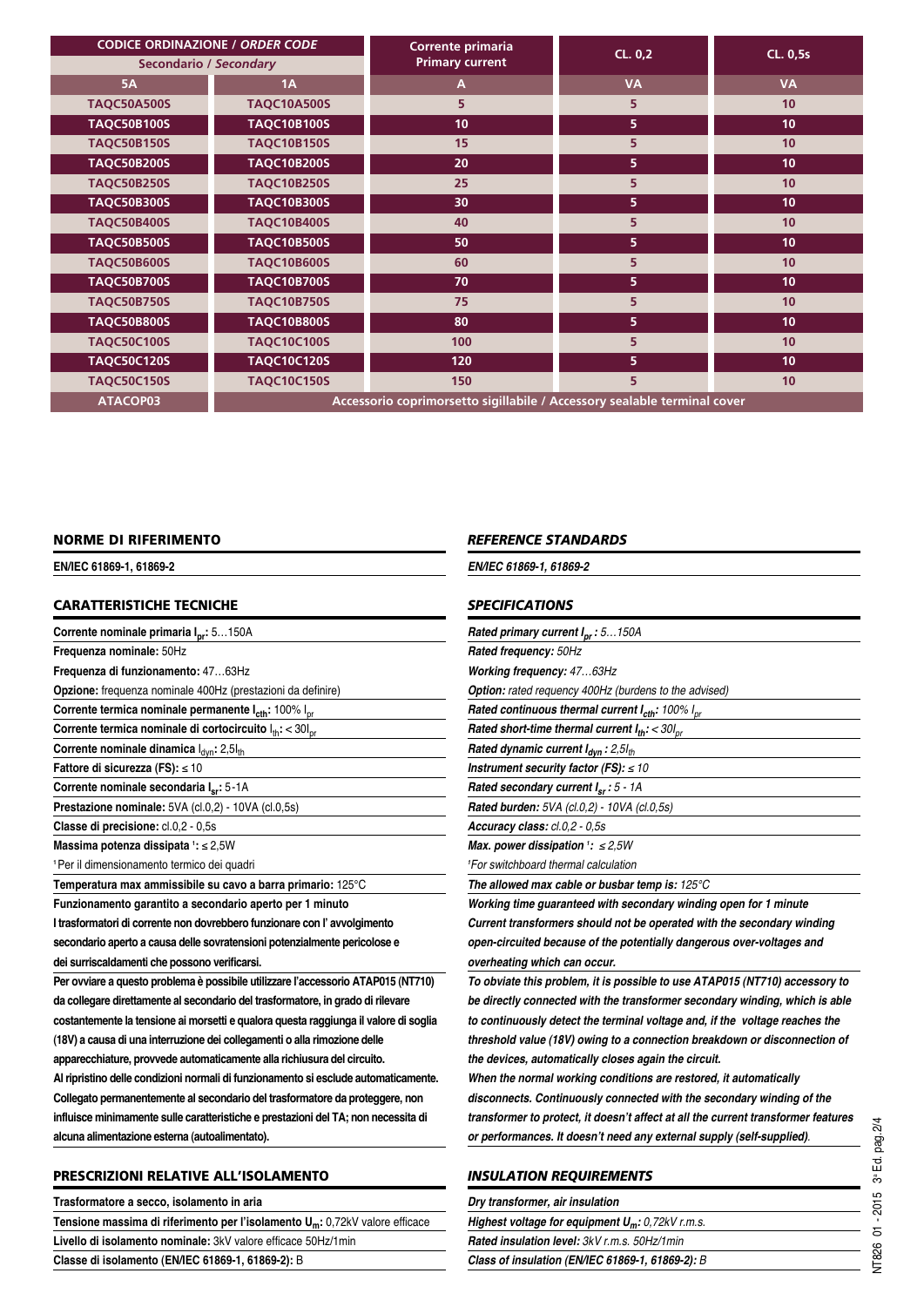#### **CONDIZIONI AMBIENTALI**

#### **Installazione in situazione non esposta (EN/IEC 61869-1, 61869-2)**

**Temperatura di riferimento:** 23°C ± 1°C

**Temperatura di impiego:** -25…50°C

**Temperatura media giornaliera:** ≤ 30°C

**Temperatura di magazzinaggio:** -40…85°C

**Umidità relativa:** ≤ 85%

**Adatto all'utilizzo in clima tropicale**

## **LIMITI DELL'ERRORE DI CORRENTE E DELL'ERRORE D'ANGOLO**

(**EN/IEC 61869-1, 61869-2**)

| Classe di<br>precisione<br><b>Accuracy class</b> | Errore di corrente (rapporto)<br>in percento $(\pm)$ alla<br>percentuale della corrente nominale sottoindicata<br>± Percentage current (ratio) error at percentage<br>of rated current shown below |         |       |           |        | Errore d'angolo(±) alla percentuale della corrente nominale sottoindicata<br>± Phase displacement at percentage of rated current shown below |         |          |           |                                      |         |         |          |           |        |
|--------------------------------------------------|----------------------------------------------------------------------------------------------------------------------------------------------------------------------------------------------------|---------|-------|-----------|--------|----------------------------------------------------------------------------------------------------------------------------------------------|---------|----------|-----------|--------------------------------------|---------|---------|----------|-----------|--------|
|                                                  |                                                                                                                                                                                                    |         |       |           |        | <b>Minuti</b><br><b>Minutes</b>                                                                                                              |         |          |           | Centiradianti<br><b>Centiradians</b> |         |         |          |           |        |
|                                                  | $1%$ In                                                                                                                                                                                            | $5%$ In | 20%In | $100%$ In | 120%In | $1%$ In                                                                                                                                      | $5%$ In | $20%$ In | $100%$ In | 120%In                               | $1%$ In | $5%$ In | $20%$ In | $100%$ In | 120%In |
| 0,2                                              |                                                                                                                                                                                                    | 0,75    | 0,35  | 0,2       | 0.2    |                                                                                                                                              | 30      | 15       | 10        | 10                                   |         | 0,9     | 0,45     | 0,3       | 0,3    |
| 0,5s                                             | 1,5                                                                                                                                                                                                | 0,75    | 0,5   | 0,5       | 0,5    | 90                                                                                                                                           | 45      | 30       | 30        | 30                                   | 2.7     | 1,35    | 0,9      | 0,9       | 0,9    |

L'errore di corrente e l'errore d'angolo a frequenza nominale non devono superare i valori indicati in tabella, quando la prestazione è uguale a un qualsiasi valore compreso **tra il 25% e il 100% della prestazione nominale**.

### **CUSTODIA**

**Materiale custodia:** policarbonato autoestinguente

**Grado di protezione (EN60529):** IP20 custodia, IP00 morsetti (IP20 morsetti

secondari con coprimorsetto sigillabile)

**Opzione:** coprimorsetto sigillabile

**Peso:** 700 grammi (Max.)

## **CONNESSIONI**

| Primario: sbarra centrale incorporata                  |  |
|--------------------------------------------------------|--|
| Dimensione sbarra: 25x4mm                              |  |
| Fori fissaggio su sbarra: ø 8,5mm                      |  |
| Secondario: doppie viti M4                             |  |
| <b>Siglatura connessioni:</b> primario $P1(K) - P2(L)$ |  |
| secondario $s1(k) - s2(l)$                             |  |

## *ENVIRONMENTAL CONDITIONS*

| Non-exposed installation (EN/IEC 61869-1, 61869-2)     |  |  |  |  |  |  |  |
|--------------------------------------------------------|--|--|--|--|--|--|--|
| Reference temperature: $23^{\circ}$ C ± 1 $^{\circ}$ C |  |  |  |  |  |  |  |
| <b>Nominal temperature range: -2550°C</b>              |  |  |  |  |  |  |  |
| Daily mean temperature: $\leq 30^{\circ}$ C            |  |  |  |  |  |  |  |
| Limit temperature range for storage: $-4085^{\circ}$ C |  |  |  |  |  |  |  |
| Relative humidity: $\leq 85\%$                         |  |  |  |  |  |  |  |
| Suitable for tropical climates                         |  |  |  |  |  |  |  |

# *LIMITS OF CURRENTS ERROR AND PHASE DISPLACEMENT (EN/IEC 61869-1, 61869-2)*

| Errore d'angolo(±) alla percentuale della corrente nominale sottoindicata<br>± Phase displacement at percentage of rated current shown below |                                         |                                 |    |    |                                             |         |          |        |        |  |
|----------------------------------------------------------------------------------------------------------------------------------------------|-----------------------------------------|---------------------------------|----|----|---------------------------------------------|---------|----------|--------|--------|--|
|                                                                                                                                              |                                         | <b>Minuti</b><br><b>Minutes</b> |    |    | <b>Centiradianti</b><br><b>Centiradians</b> |         |          |        |        |  |
| In.                                                                                                                                          | 100%In<br>120%In<br>$5%$ In<br>$20%$ In |                                 |    |    | $1%$ In                                     | $5%$ In | $20%$ In | 100%In | 120%In |  |
|                                                                                                                                              | 30                                      | 15 <sup>5</sup>                 | 10 | 10 |                                             | 0,9     | 0,45     | 0,3    | 0,3    |  |
|                                                                                                                                              | 45                                      | 30                              | 30 | 30 | 2,7                                         | 1,35    | 0,9      | 0,9    | 0.9    |  |

*The current error and phase displacement at rated frequency shall not exceed the values given in table when the secondary burden is any value from 25% to 100% of the rated burden.*

#### *HOUSING*

*Housing material: self extinguishing polycarbonate*

*Protection degree (EN60529): IP20 housing, IP00 terminals (IP20 secondary terminals with sealable terminal cover)*

*Option: sealable terminal cover*

*Weight: 700 grams (Max.)*

#### *CONNECTIONS*

| <b>Primary winding:</b> built-in central bar              |  |
|-----------------------------------------------------------|--|
| <b>Bar dimension: 25x4mm</b>                              |  |
| <b>Fixing holes on bar: ø 8.5mm</b>                       |  |
| Secondary winding: double screw M4                        |  |
| <b>Connections label:</b> primary winding $P1(K) - P2(L)$ |  |
| secondary winding $s1(k) - s2(l)$                         |  |
|                                                           |  |